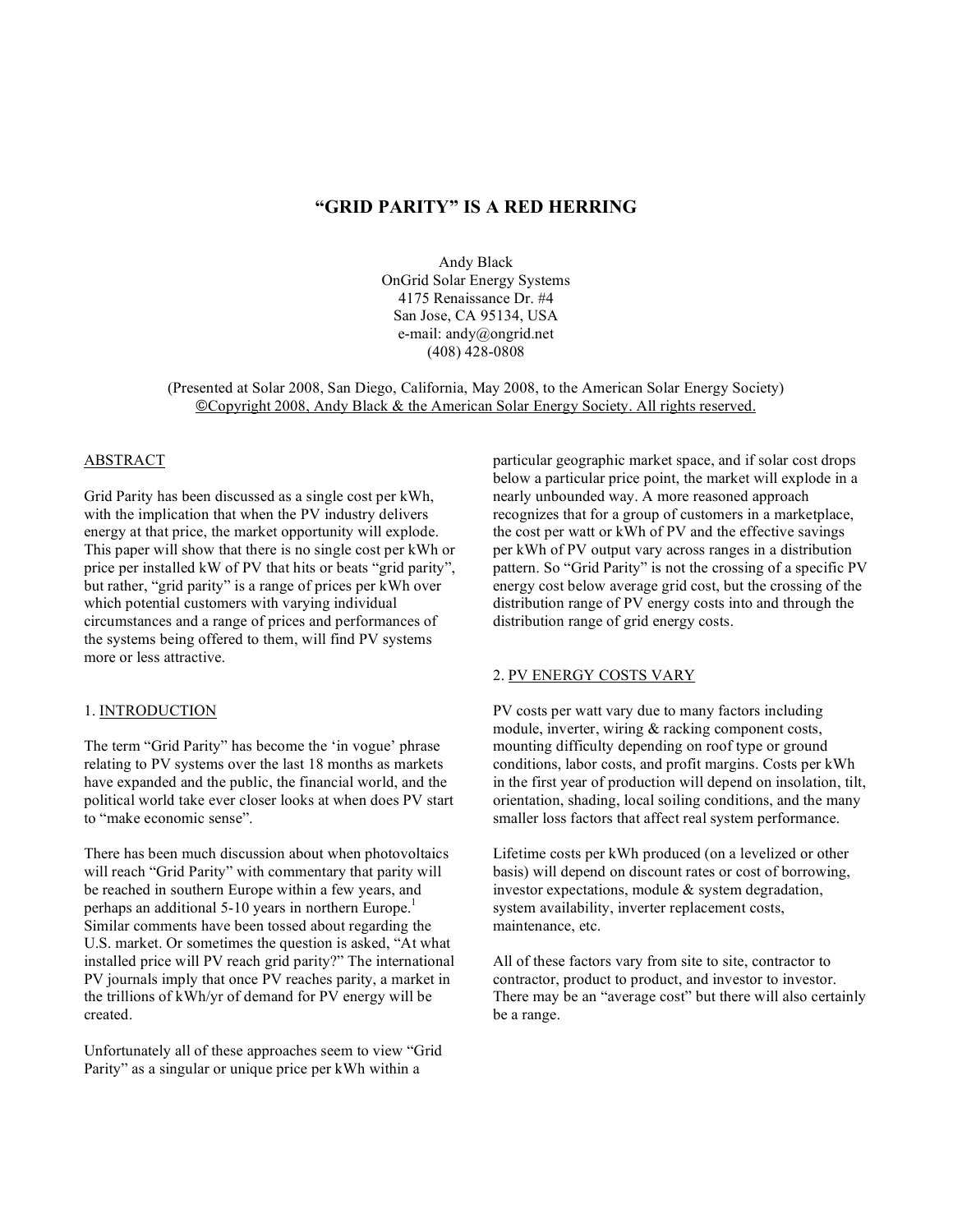

Fig 1. Distribution of System Pricing in SGIP and CSI Programs 2001 to 2007 Fig. 3: State average retail electricity costs.

The publicly available data from California's several incentive programs shows that there is a range in installed cost per CEC AC rated watt from below \$6.00 to above \$11.00 in the last 7 years.<sup>2</sup> Fig 1. Shows the distribution of system installed pricing for commercial sized systems in California from 2001 to 2007.

Variations across tax status (residential, commercial, nontaxable), residential tax bracket, Alternative Minimum Tax, Corporate vs. Non-Corporate business tax rates, and state tax rates will affect system net cost, and the cost of energy produced from identical systems.

## 3. GRID ENERGY COSTS VARY

Similarly, the value of the savings from a PV system on a per kWh basis varies significantly from customer to customer (often even between those on the same rate schedule) usually on both the production and consumption side of the calculation. It will vary on the consumption side because of the customer's usage patterns with respect to time-of-use electric rates, total consumption on a tiered electric tariff, current demand charges and the customer's ability to eliminate or reduce demand charges with PV and load management and/or rate schedule switching to a nondemand rate schedule. It varies on the production side due to tilt, orientation, shading and alignment of production with demand. Fig. 2 illustrates a simple distribution in value







creation. In reality, residential PV systems in Hawaii net meter on some islands for over \$0.33/kWh, but on others at "only" \$0.20/kWh. In PG&E territory Tier 5 on-peak net metered energy is worth \$.54/kWh, where Tier 1 off-peak energy is worth \$0.07/kWh.

Looking more broadly across the customer base and their respective rate schedules from residential (possibly tiered & time-of-use), to small commercial flat rate non-demand, to large commercial time-of-use & demand the average cost of electricity and benefit from PV varies dramatically. This broadens the distribution. Looking even more broadly across utilities and from state to state and region to region, we see even bigger ranges in the net-metered value of a kWh of PV output (again represented by the simple distribution in Fig. 2). Fig. 3 shows the broad range of average energy costs across the U.S. As electric rates rise, this distribution will shift to the right. Note that there is no correlation between average rates and sunlight levels. Ultimately, production from a system based on local sunlight levels will play a major factor in the analysis of PV system economics.

### 4. MOTIVATION BY FINANCIAL RESULTS

PV cost and savings value can be analyzed to calculate the rate of return for a particular situation (IRR).

# 4.1 Calculated Rates or Return Vary

Because cost and savings are independent distributions, the range of Rates of Return is also a distribution, illustrated in the top graphic of Fig 4. Subsidies and incentives can affect either the net system cost or the per-kWh value enjoyed, and generally improve the rate of return. As costs drop and savings increase, the distribution of rates of return shifts higher. However, as subsidies are reduced, this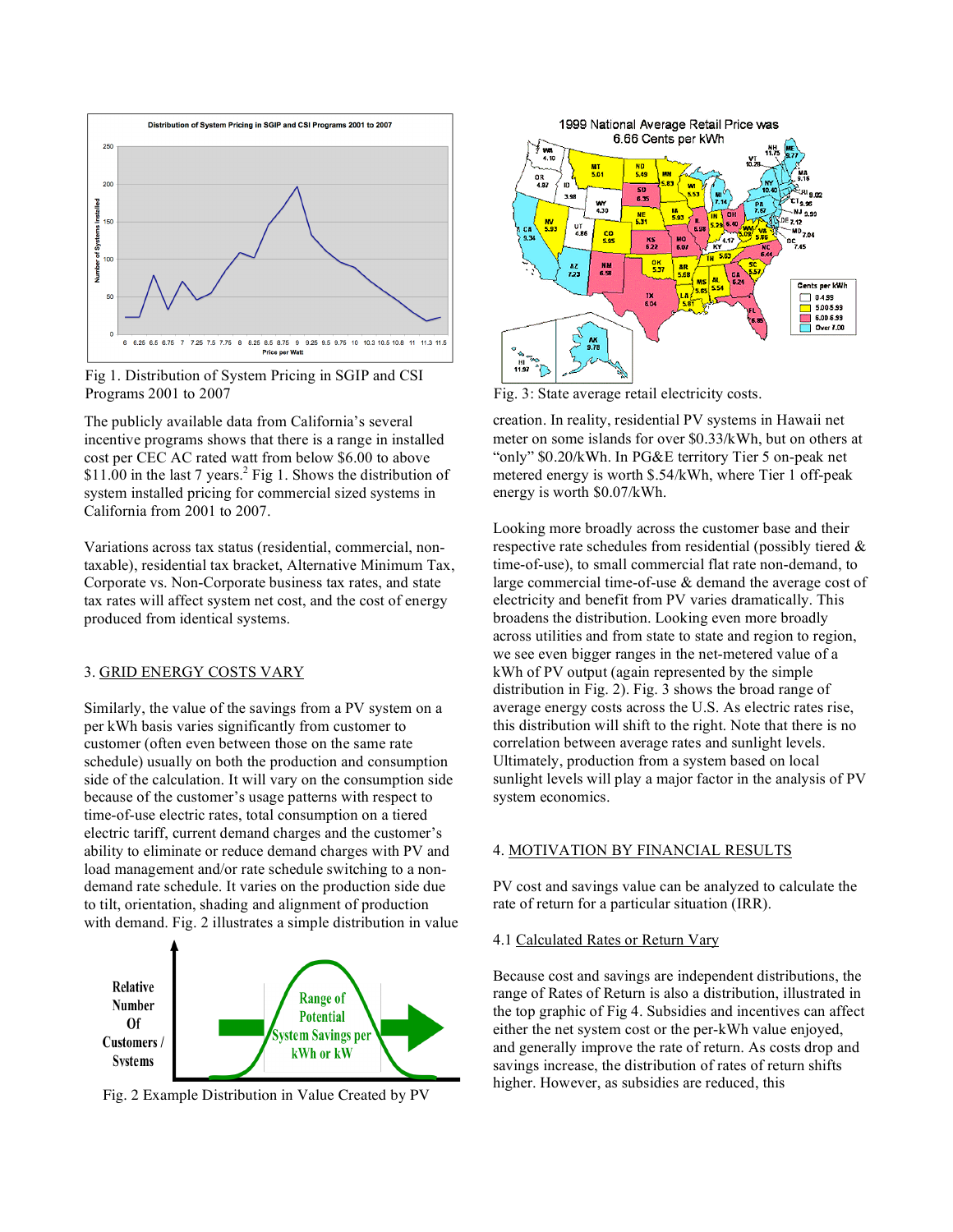

Fig. 4 Distributions of Rates or Return, Customer Expectations for Returns, and Overlap of the Two

improvement in returns will be retarded, or potentially completely offset.

### 4.2 Customer Expectations Vary: Risk vs. Reward

There is also a range in customer expectations of an acceptable rate of return that would entice them. This is evidenced regularly in the financial markets all over the world. As interests rise (or are pushed higher), investors move towards money funds, CDs, bonds, and treasuries and away from equities. Within many well-managed portfolios there is usually some diversity among the assets owned. High-risk securities need to be estimated to pay a higher return to be worth the risk, yet investors still put some of their money in "safer" investments for the security. It happens within an individual, and it certainly happens among investors. Some investors won't touch high-yield "junk" bonds while others love them.

The same will be true of how solar is viewed. Some see it as safe enough that the yield is acceptable. Others don't know enough about it, don't trust it, and will wait until it becomes safer, or pays a better return before they are attracted. This is the distribution of expectations in action.

#### 4.3 Overlap in the Distributions of Return and Expectation

Where there is overlap of calculated returns compared to customer expectations, there exists a potential market (bottom graphic in Fig 4.). The efficiency of the market in matching potential with expectations (through marketing) will be important. This information flow is the job of the marketing department, and is a function of the level of penetration into the market. Once "everyone knows someone with PV", the information will flow much more readily from those with systems, to those contemplating a purchase. The level of trust and comfort will improve, diminishing the required rate of return, shifting the "Expectations" Distribution to even further overlap with the "Returns" Distribution.

# 4.4 Evidence in the Market

This is not to say that everyone with a high rate of return will purchase, and those with a low rate or return won't. They author knows of two anecdotes where a large potential customer could have earned up to 20% Pre-Tax IRR on a large PV investment, but chose to pass because he had another business that could do even better, and it was a business that he understood, unlike PV, which was new to him. The other case was a couple with a modest lifestyle (their energy usage was in Tier  $1 \& 2$  of PG&E's rates), but their response to the presentation of a 5.6% IRR was, "It's better then our savings account, let's do it". Each of these customers had very different hurdles due to their varying levels of comfort with PV, and their varying desires to earn the highest rate or return they could.

There are now measurable overlaps in these the Distributions in the California, New Jersey, Hawaii and Connecticut markets, where significant numbers of customers are going solar solely because of the economics. These are currently occurring largely thanks to incentives, but in California, even an unsubsidized residential system has been shown to be an attractive investment to a small group of high usage homeowners. 3

Photon International magazine stated that PV systems become commercial attractive when the IRR exceeds the long-term government bonds by 1-2% (100 to 200 basis points) 4 . As of February 14, 2008, the 30 year Bond was yielding 4.7%, so if solar systems produce IRRs of 5.7% to 6.7% they should be "commercial attractive". However, many customers in certain places can see results significantly better than that, and some are buying fast, but many others are holding off, and many others cannot see that good a return due to a variety of circumstances.

Rising rates and falling system prices will lead to greater market penetration which will allow consumers to become more familiar with PV through their neighbors systems. This will cause a shift in customer perceived risk and a lowering of the distribution of expectations in rate of return or other measures of "payback" on a PV system, further expanding the potential market.